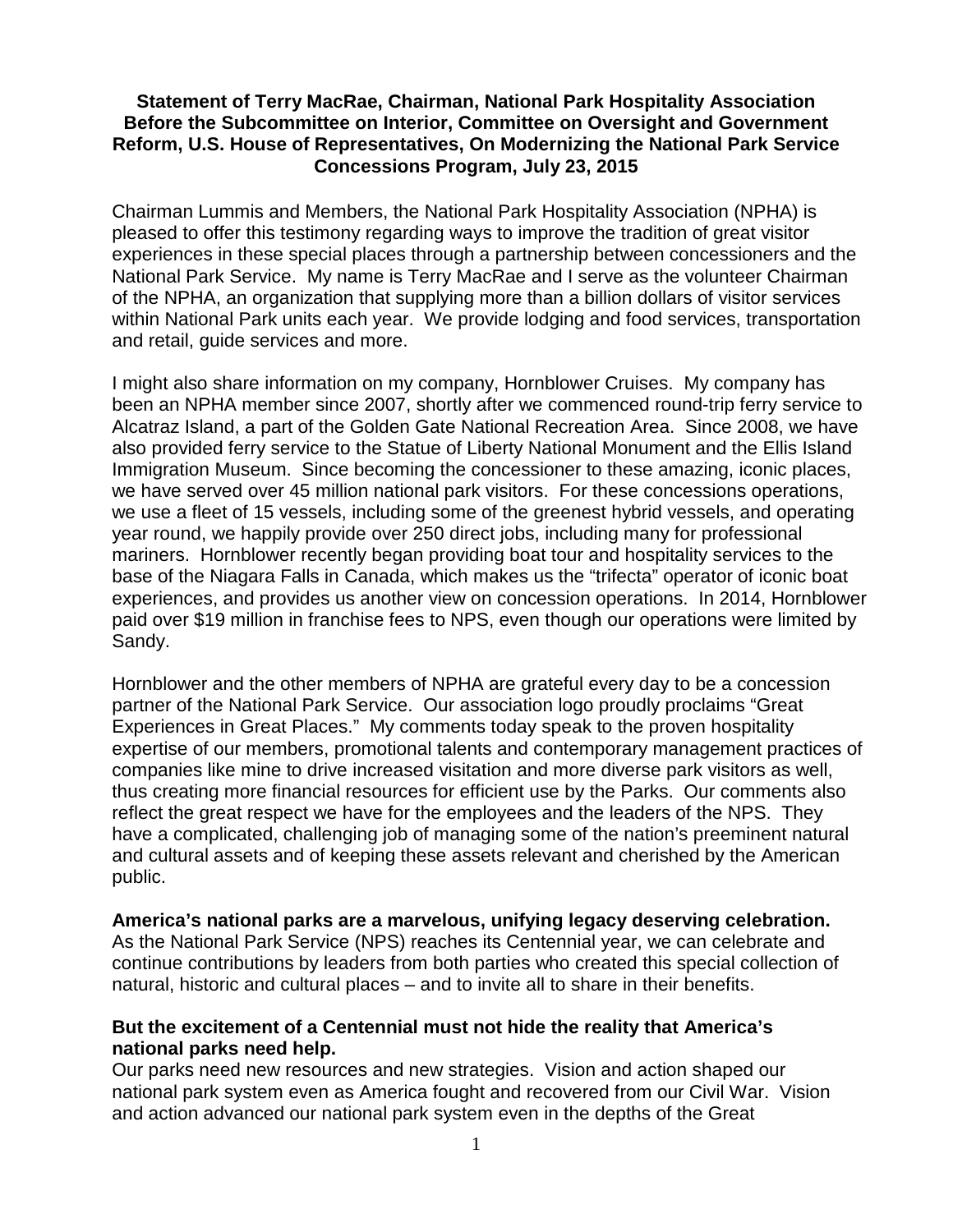Depression. And vision and action today, even as we confront global terrorism and other great challenges, can make the future of America's national park system better.

# **America's national parks face big challenges today.**

National park visitation has been unchanged over 25 years despite a growth in the U.S. population of more than 30%, a surge in international visitors and the addition of dozens of new park units. Visits to national parks in 1987 were 287,244,998 according to NPS. Visits in 2014 were 292,800,082. But if you deduct visitation to just two of the 60+ recent additions – the World War II Memorial and the Franklin D. Roosevelt Memorial – 2014 visitation drops below the levels of 1987. Stagnant park visitation reflects more leisure choices today *but is also the result of reduced visitor activity choices* – potential visitors are choosing other destinations. There are fewer park campsites, fewer lodging rooms, fewer restaurant seats, fewer ranger-led walks, fewer tours and outings. Visitor services eliminated by NPS have not been offset by new outdoor activities and special events. Yet new visitor services could generate non-appropriated funding which would supplement and leverage the nearly \$3 billion in general funds received by the agency each year.

# **Concessioners provide vital visitor services exceeding \$1.2 billion annually in more than 100 national parks**.

They provide lodging, food services, gifts and souvenirs, equipment rentals, transportation and other visitor services under competitively-awarded contracts. Concessioners have been creating lasting national park memories for more than 125 years – in fact, early leaders of the National Park Service recruited concessioners to build lodges and other facilities and furnish transportation. As the first Director of the NPS said, "Scenery is a hollow enjoyment to the tourist who sets out in the morning after an indigestible breakfast and a fitful night's sleep on an impossible bed." In fact, concessioners were seen as key to the dual mission of the new agency when it was created in 1916: "… *to conserve the scenery and the natural and historic objects and the wild life therein and to provide for the enjoyment of the same* …"

# **Concessioners will pay \$100+ million in franchise and other fees this year to NPS.**

The in-park concessioner workforce of some 25,000 persons assists an estimated 100 million visitors annually. Concessioners have long been primary promoters of park visits – and the parks in which they operate are among the most visited national park units and are major contributors to the NPS estimate of \$27 billion annually in local economic benefits from park visitors.

# **Concessioners built many of the lodges and key visitor facilities in our parks**.

Many of the first concession companies were affiliated with railroads. More recently, lodging was built by companies linked to some of the biggest park philanthropists – including RockResorts. These buildings are now government property. Maintenance and operation of the facilities largely remain a role for concessioners because NPS has never been able to secure adequate funding for maintenance and modernization.

# **In 1998, the situation deteriorated. The 1998 Concessions Act needs fixes.**

Contracts were shortened to 10 years – even though legislation allowed terms of up to 20 years. The pricing approval process has become more burdensome. Concessioner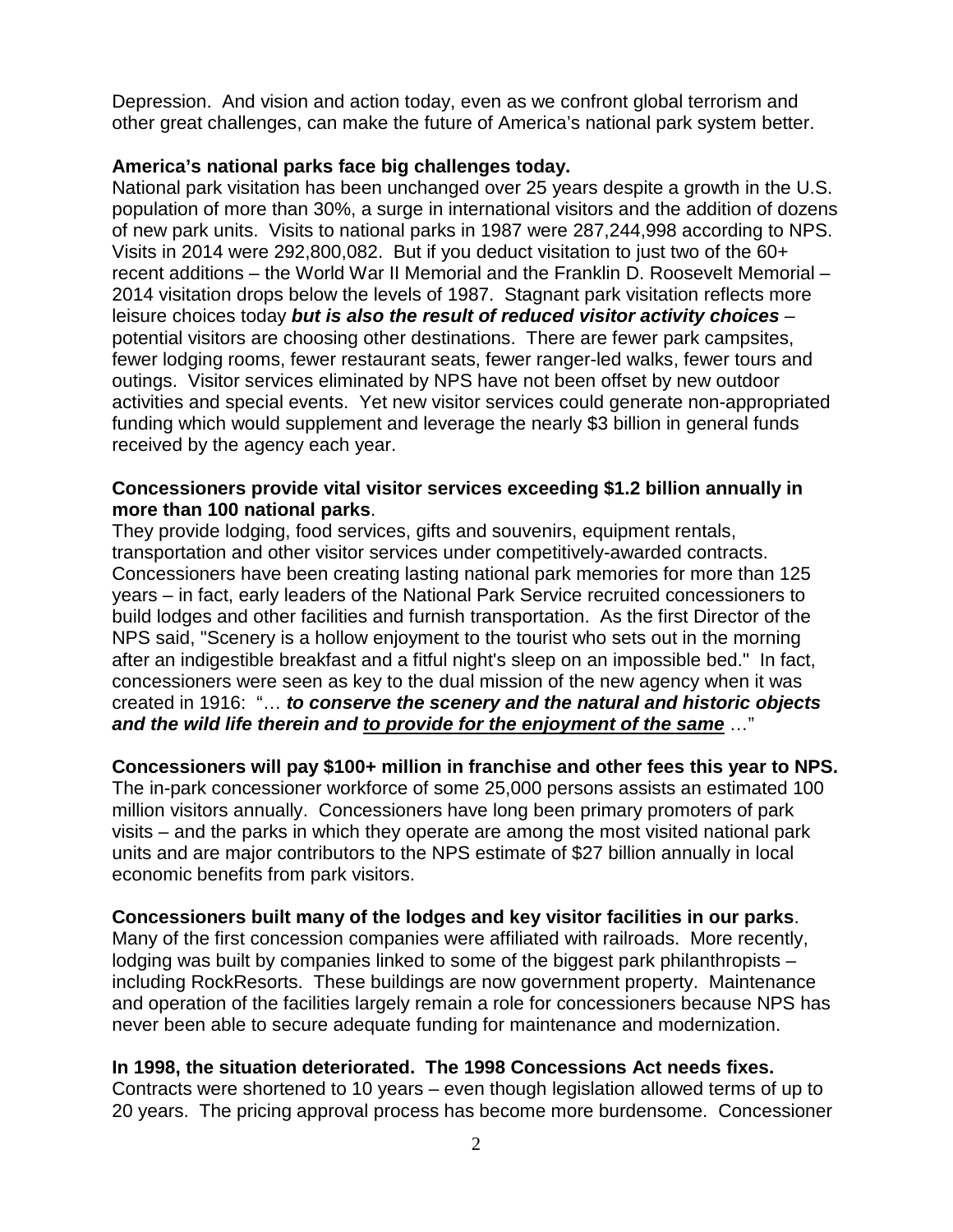efforts to add new visitor services have become very difficult, even where there is no opposition. And despite clear direction from the Congress to make "protecting and preserving park areas" and "providing necessary and appropriate services for visitors at reasonable rates" the primary goals of concessions contracts, NPS is now demanding markedly higher franchise fees – the percentage of all revenue going to the NPS.

#### **Many NPS requests for concessioner services issued have generated no offers.**

NPS is pursuing an unsustainable strategy of forcing higher payments by concessioners to the agency while simultaneously reducing business opportunities. The lack of bids for many recent prospectuses strongly suggests that NPS is very likely failing to provide the opportunity for concessioner profitability required by law. Prospectuses costing millions of taxpayer dollars to prepare have had to be redone, adding new taxpayer costs. Other complications have arisen.

### **While the facilities operated by concessioners need improvements, franchise fees are being used for other purposes.**

The law requires that at least 80% of all franchise fees be retained in the unit generating the fees for visitor services and urgently necessary resource management programs and operations, but NPS has "borrowed" these fees for other purposes and other units. Major improvements in concessioner-operated facilities with franchise fees are rare.

### **There has been no expansion of concessioner-provided visitor services to the new units of the national park system.**

In fact, concessioner services have not even been contemplated as the new unit planning process proceeds.

# **Efforts to promote national parks in conjunction with the 2016 Centennial of the National Park Service will magnify the challenges.**

Inviting all Americans to visit their parks complies with the mission outlined in the Organic Act of the NPS: *"The service thus established shall promote and regulate the use of the Federal areas known as national parks, monuments, and reservations."* But we need to be prepared: when Americans accept the invitation and actually show up at their parks, dated and inadequate visitor services will not deliver great park experiences.

### **NPS actions undercut contemporary, top-quality concessioner visitor services and directly contradict its own policy for concessioner-provided services:**

*Concessioners fill a vital role in helping the National Park Service (NPS) carry out its mission. Private companies are drawn to working with NPS in order to offer services to park visitors, which are not provided directly by the government. Concessioners specialize in these operations and are thus able to provide quality services at reasonable prices. By welcoming the private sector as a partner in park operations, the National Park Service broadens the economic base of the region and communities surrounding the parks.*

It's time to use vision and action to overcome these challenges. We can fix the challenges and ready our parks for generations of new visitors. Some changes will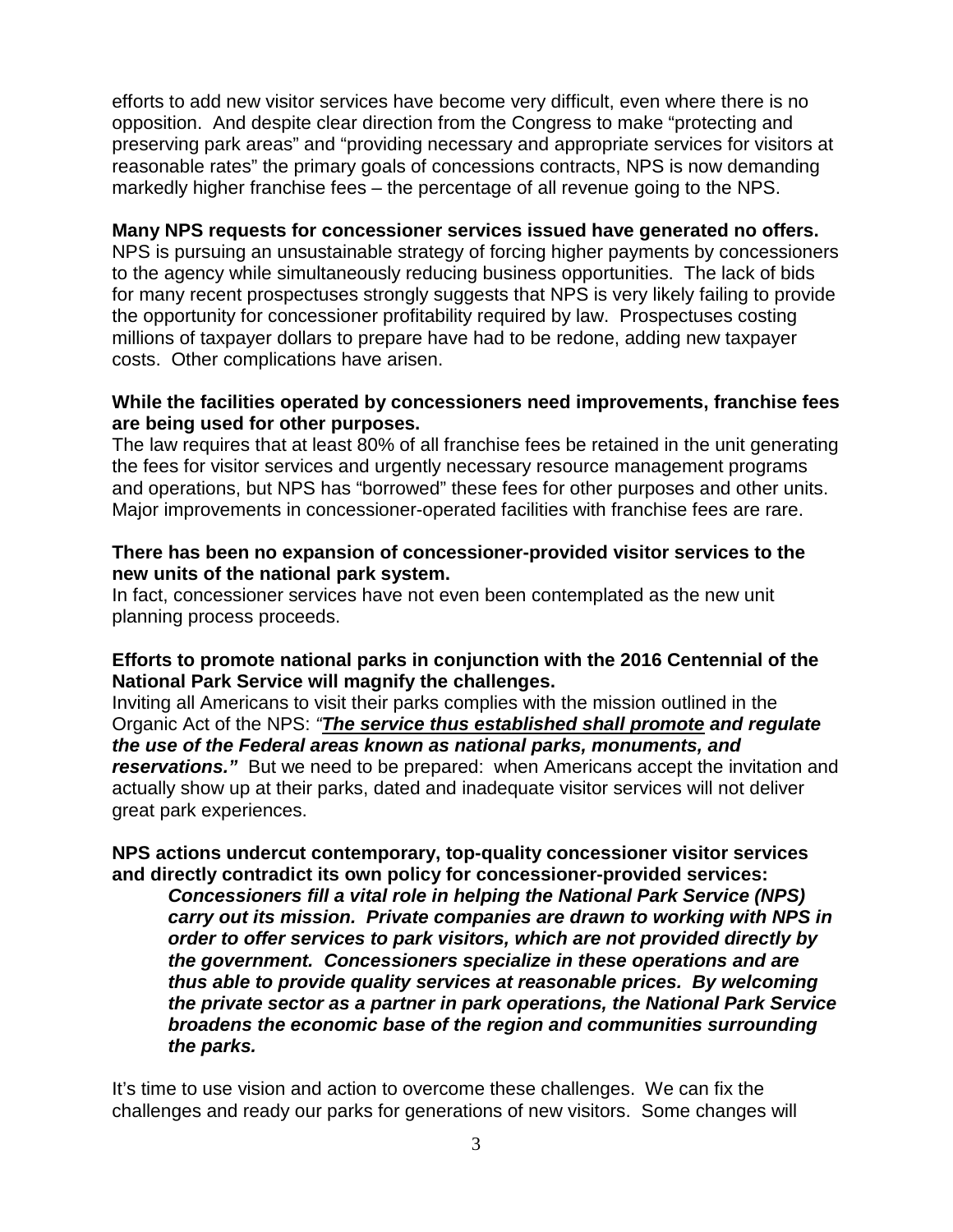require legislative changes – but in many cases, solutions can be achieved by changes in agency operations and by ensuring cooperation and communication needed for shared park protection and visitor services efforts. Here's how:

|                                                                                                                                                                                                                                                                                                                                                                                                                                                                                                                                 | Allow<br>contemporary<br>hospitality<br>services | Promote<br>visitation | Expand<br>park<br>resources |
|---------------------------------------------------------------------------------------------------------------------------------------------------------------------------------------------------------------------------------------------------------------------------------------------------------------------------------------------------------------------------------------------------------------------------------------------------------------------------------------------------------------------------------|--------------------------------------------------|-----------------------|-----------------------------|
| 1) NPS should end reliance on 10-year contracts for<br>concessioner operations which require substantial<br>investments. Congress should extend the allowed contract<br>length beyond the current limit of 20 years to a maximum of 40<br>years when such a term would allow complete or significant<br>recovery of concessioner investments in visitor infrastructure and<br>perhaps even allow for historic tax credits.                                                                                                      | X                                                |                       | X                           |
| 2) Congress should charge NPS with submitting at least 12<br>significant opportunities to expand appropriate visitor services<br>each year for five years. The opportunities should either<br>reduce/eliminate deferred maintenance or expand visitor services<br>at no substantial cost to taxpayers through private investments.<br>Some structures with substantial deferred maintenance should<br>be replaced with new facilities meeting today's best design<br>standards, including both LEED- and ADA-related standards. |                                                  | X                     | X                           |
| 3) NPS should replace the burdensome, costly and inflexible<br>design-focused prospectus process with a new performance-<br>based one, paralleling the use of foundation documents to<br>replace general management plans. Existing concessioners<br>should be actively involved in the discussion of "next-generation"<br>concessions in a park unit, and the entire process should be<br>more transparent.                                                                                                                    | X                                                |                       |                             |
| 4) NPS should welcome concessions operations changes to<br>reflect new technologies and visitor expectations. Testing of new<br>services should be encouraged - like raising the Dry Tortugas<br>ferry cap or utilizing food trucks rather than new permanent<br>buildings where long-term demand is uncertain or seasonal.                                                                                                                                                                                                     | X                                                | X                     | X                           |
| 5) NPS should encourage integration of all visitor services in<br>parks, including campground management, to provide better<br>visitor access to all overnight accommodations. Unified<br>marketing of visitor services, including overnight options, will<br>increase utilization of public investment and opportunities.                                                                                                                                                                                                      | X                                                | X                     | X                           |
| 6) NPS should encourage, recognize and reward appropriately<br>superior operations by concessioners. Rewards can be<br>determined locally and might include contract extensions,<br>increased discretion on pricing and more.                                                                                                                                                                                                                                                                                                   | X                                                |                       |                             |